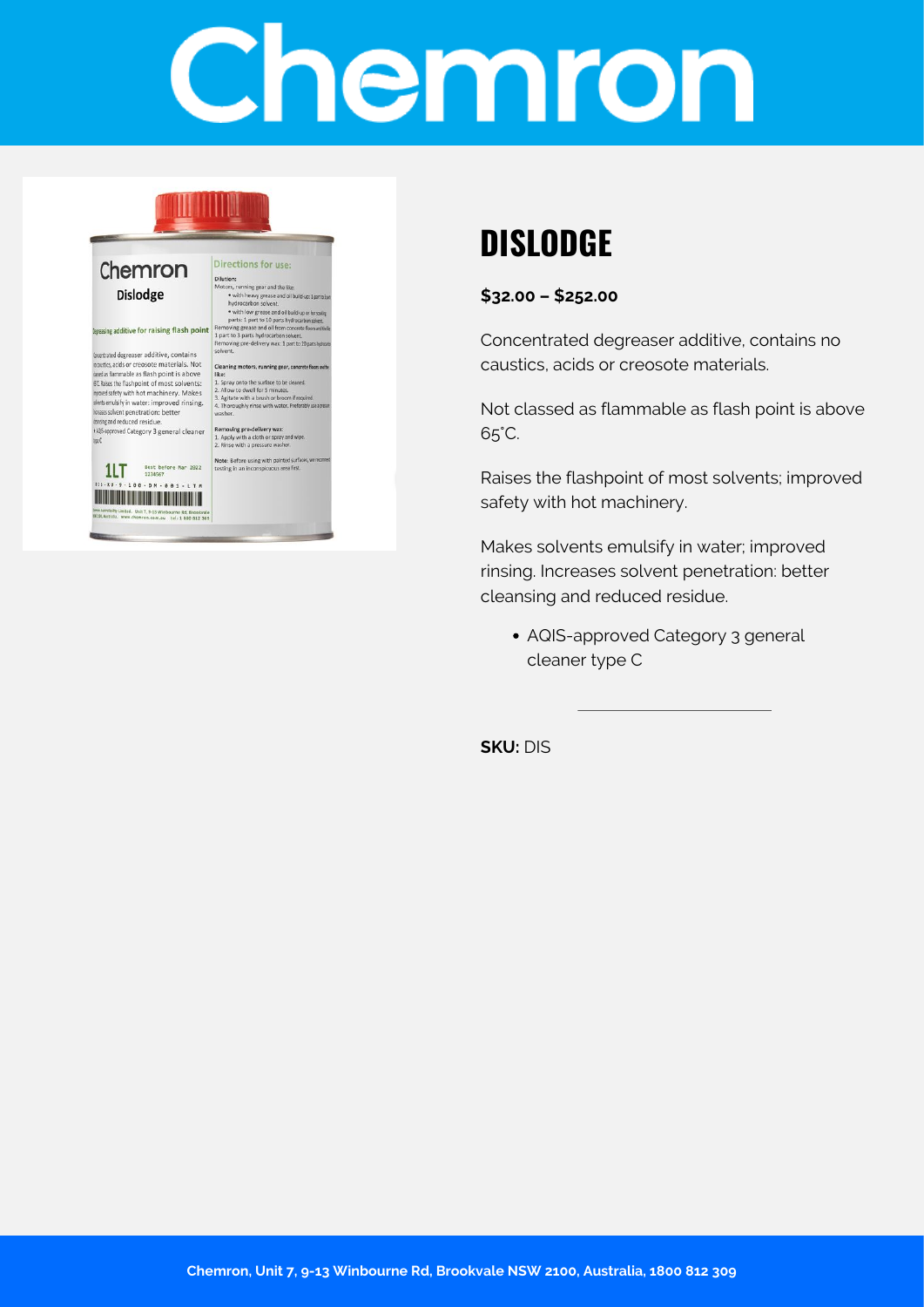## Chemron

## **VARIATIONS**

| Image                                                                                           | <b>SKU</b>              | <b>Price</b>                          | <b>Container Size</b> |
|-------------------------------------------------------------------------------------------------|-------------------------|---------------------------------------|-----------------------|
| Chemron<br>Dislodge<br>one materials. No<br>as flash point is about<br>t machinery, Make<br>1LT | DIS-XU-9-100-DM-001-LTM | \$32.00 ex GST (\$35.20 inc GST       | 1LT                   |
| Chemron<br><b>SLT</b><br>                                                                       | DIS-XU-9-100-DM-005-LTM | \$77.00 ex GST (\$84.70 inc GST       | 5LT                   |
| Chemron<br><b>20LT</b>                                                                          | DIS-XU-9-100-DM-020-LTM | \$252.00 ex GST (\$277.20 inc<br>GST) | 20LT                  |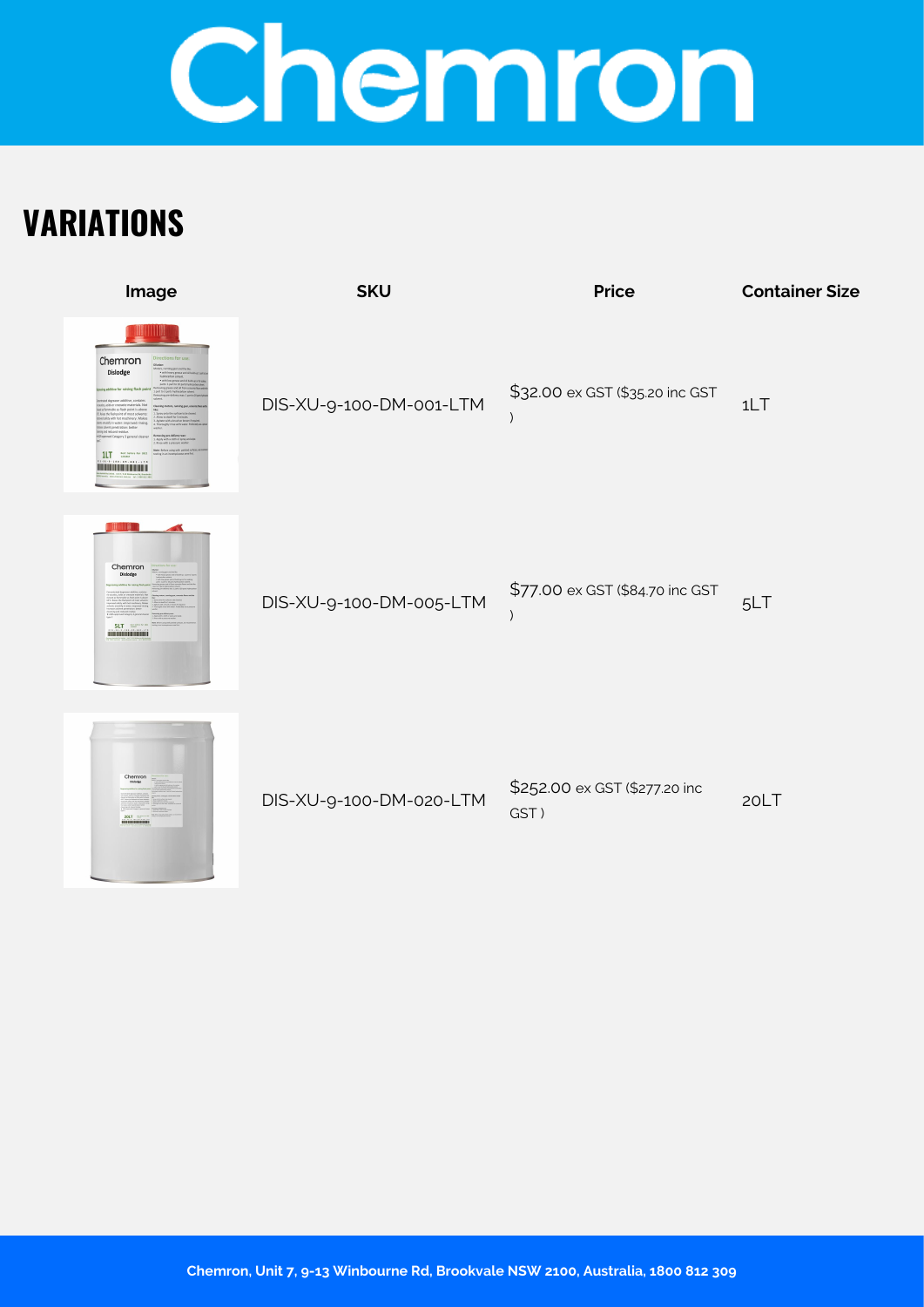

## **PRODUCT DESCRIPTION**

Dislodge is a safe, high flashpoint, solvent-based degreaser that can be rinsed off with water.

This product is a concentrated degreaser additive with a high flashpoint of more than 65°C. When added to any hydrocarbon solvent, such as kerosene, it will significantly raise their flashpoint. It also enables solvent-based degreasing agents to emulsify in water which improving rinsing leaving surfaces free of oily residues.

When added to other solvents, it forms an economical solution for all degreasing applications.

With its high flash point, Dislodge is a safer choice when degreasing hot machinery.

#### **Product Features:**

- No caustic or acidic component.
- Safe on skin and low in odour
- Deepens the penetration of solvents, resulting in a more thorough clean.
- AQIS-approved Category 3 general cleaner type C.

#### **Ideal for:**

- Removing pre-delivery wax.
- Removing of [Protecta.](https://chemron.com.au/shop/surface-coating/protecta/)
- Parts washing.
- Cleaning engine bays.
- Cleaning workshop floors.

Dislodge is a highly effective replacement for High Solve.

If you have any questions about using Dislodge as a replacement for High Solve please call us or fill in the form below.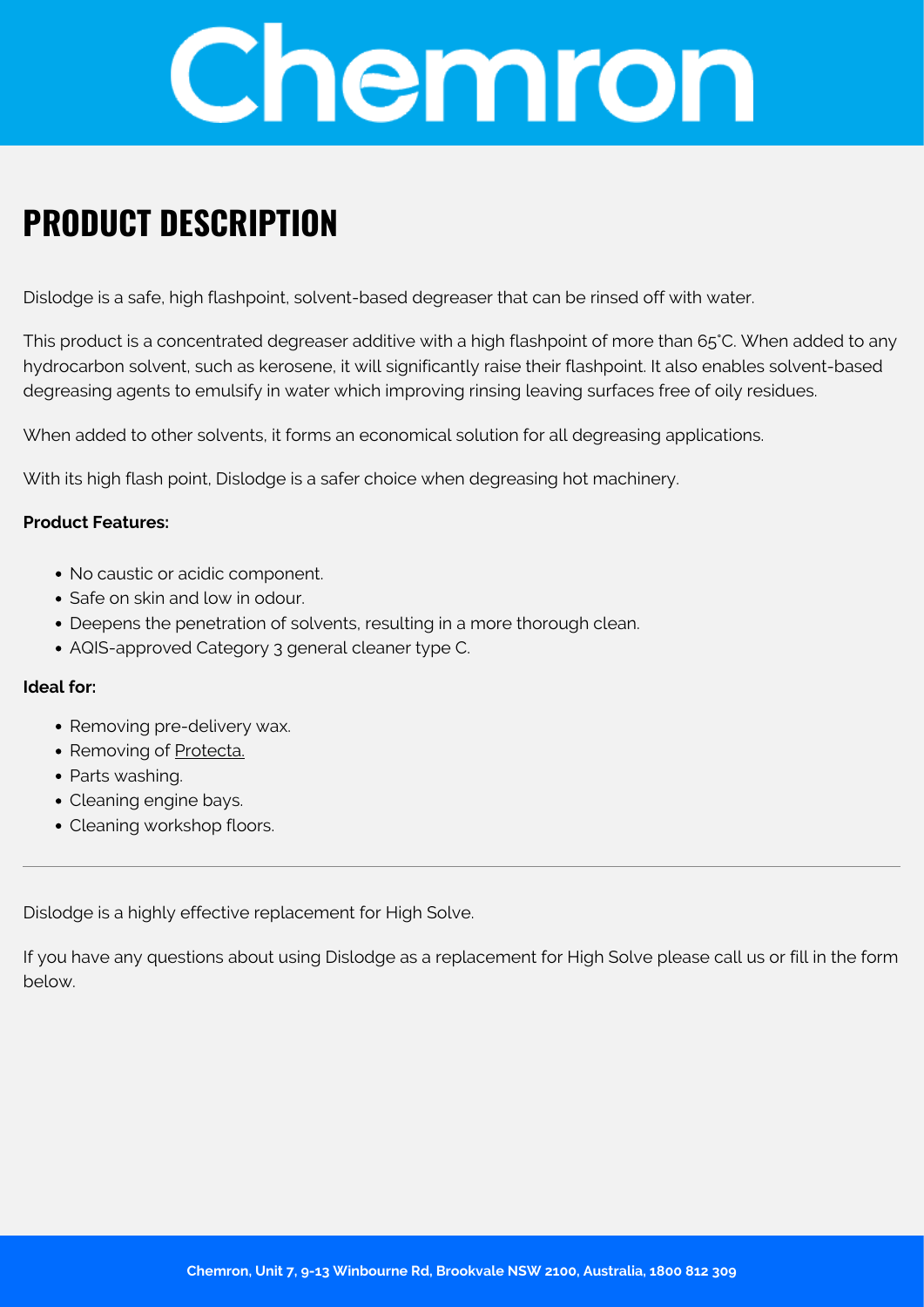

## **DIRECTIONS FOR USE**

### **Dilution:**

- Motors, running gear and the like: With heavy grease and oil build-up: 1 part to 3 parts hydrocarbon solvent.
- With low grease and oil build-up or for soaking parts: 1 part to 10 parts hydrocarbon solvent.
- Removing grease and oil for concrete floors and the like: 1 part to 3 parts hydrocarbon solvent.
- Removing pre-delivery wax: 1 part to 20 parts hydrocarbon solvent.

### **Cleaning motors, running gear, concrete floors and the like:**

- 1. Spray onto the surface to be cleaned.
- 2. Allow to dwell for five minutes.
- 3. Agitate with a brush or broom if required.
- 4. Thoroughly rinse the area with water. Preferably use a pressure washer.

### **Removing pre-delivery wax:**

- 1. Apply with a cloth or spray and wipe.
- 2. Rinse with a pressure washer.

**Note:** Before using with painted surfaces, we recommend testing in an inconspicuous area first.

## **DOWNLOADS**

[DIS – Compliance Label](https://chemron.com.au/product-label/DIS - Compliance Label.pdf)